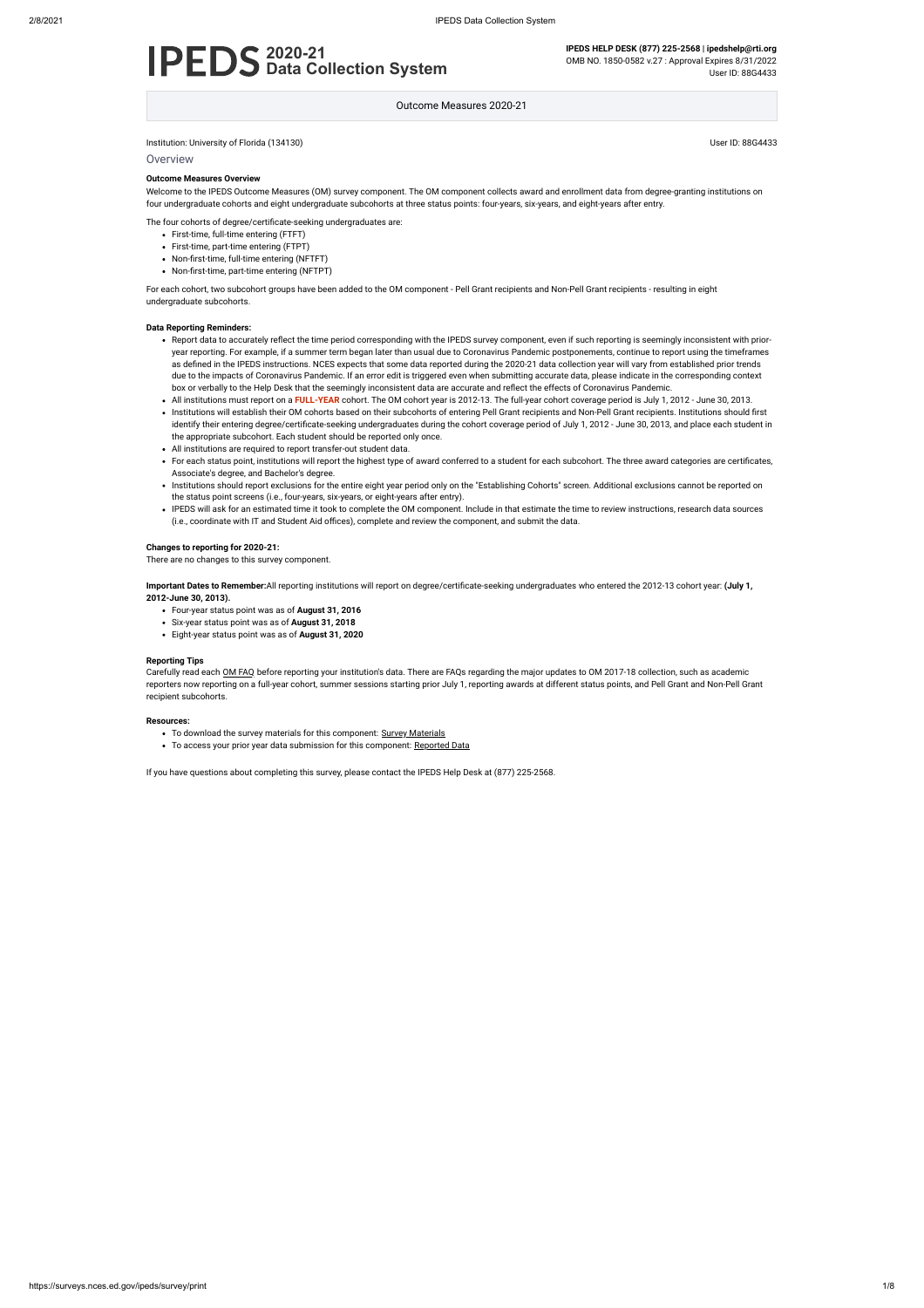Institution: University of Florida (134130) Superintendial and Superintendial User ID: 88G4433

### Establishing Cohorts

#### **2012-13 Entering Undergraduate Cohort**

July 1, 2012-June 30, 2013: Full Year

- Begin by identifying your entering degree/certificate-seeking undergraduates for the full year of July 1, 2012 June 30, 2013.
- Then report each student under one of the eight subcohorts (Pell or Non-Pell Grant recipients FTFT, FTPT, NFTFT, NFTPT).
- Each entering student should be reported only once.
- The four cohorts and total entering students will be calculated based on your subcohort reporting.

NOTE: Once a student is in the cohort, the student remains in the cohort, even if the student's attendance status changes (i.e., full-time to part-time, or vice versa) or if the student drops out, transfers out, or transfers back into the institution during the eight-year period. However, institutions can make adjustments to the cohort for allowable exclusions, which include the death of a student, permanent disability, military deployment, or service on an official church mission or with a foreign aid service of the Federal government. Exclusions are for the ENTIRE eight years for the entering 2012-13 cohort.

The following reference table is based on institutional data reported in the specified data collections. Data reported on this screen (Establishing Cohorts for OM) have been compared with the data below. To review your prior reported data, go to the Tools menu in the IPEDS Data Collection System --> Go to Collection Level Data Center -- > Look up an Institution -- > Select your institution -- > Select "Reported Data"

| Degree/Certificate-Seeking<br>Undergraduate Students | 2012-13 cohort | Exclusions to<br>2012-13 cohort | Adjusted<br>2012-13 cohort | Prior year<br>Adjusted cohort |
|------------------------------------------------------|----------------|---------------------------------|----------------------------|-------------------------------|
| First-time entering                                  |                |                                 |                            |                               |
| Full-time                                            | 6,480          | 3                               | 6,477                      | 6,833                         |
| Pell Grant recipients                                | 1,979          | $\overline{2}$                  | 1,977                      | 2,243                         |
| Non-Pell Grant recipients                            | 4,501          | $\mathbf{1}$                    | 4,500                      | 4,590                         |
| Part-time                                            | 57             | $\mathbf{1}$                    | 56                         | 48                            |
| Pell Grant recipients                                | 17             | 0                               | 17                         | 18                            |
| Non-Pell Grant recipients                            | 40             | $\mathbf{1}$                    | 39                         | 30                            |
| Non-First-time entering                              |                |                                 |                            |                               |
| Full-time                                            | 2,264          | $\mathbf{1}$                    | 2,263                      | 2,290                         |
| Pell Grant recipients                                | 1,042          | 0                               | 1,042                      | 1,035                         |
| Non-Pell Grant recipients                            | 1,222          | $\mathbf{1}$                    | 1,221                      | 1,255                         |
| Part-time                                            | 379            | $\pmb{0}$                       | 379                        | 372                           |
| Pell Grant recipients                                | 147            | 0                               | 147                        | 127                           |
| Non-Pell Grant recipients                            | 232            | 0                               | 232                        | 245                           |
|                                                      |                |                                 |                            |                               |
| <b>Total Entering</b>                                | 9,180          | 5                               | 9,175                      | 9,543                         |
| <b>Pell Grant recipients</b>                         | 3,185          | $\mathbf{2}$                    | 3,183                      | 3,423                         |
| <b>Non-Pell Grant recipients</b>                     | 5,995          | 3                               | 5,992                      | 6,120                         |

|                             | 2012 Fall Enrollment,<br>2012-13 Spring Collection | 2012 Pell Grant data<br>from Student Financial Aid,<br>2013-14 Winter Collection |  |
|-----------------------------|----------------------------------------------------|----------------------------------------------------------------------------------|--|
| First-time, Full-time       | 6,273                                              | 1,805                                                                            |  |
| First-time, Part-time       | 17                                                 | N/A                                                                              |  |
| Non-First-time, Full-time   | 1,634                                              | N/A                                                                              |  |
| Non-First-time, Part-time   | 207                                                | N/A                                                                              |  |
| <b>Total Undergraduates</b> | N/A                                                | 10,512                                                                           |  |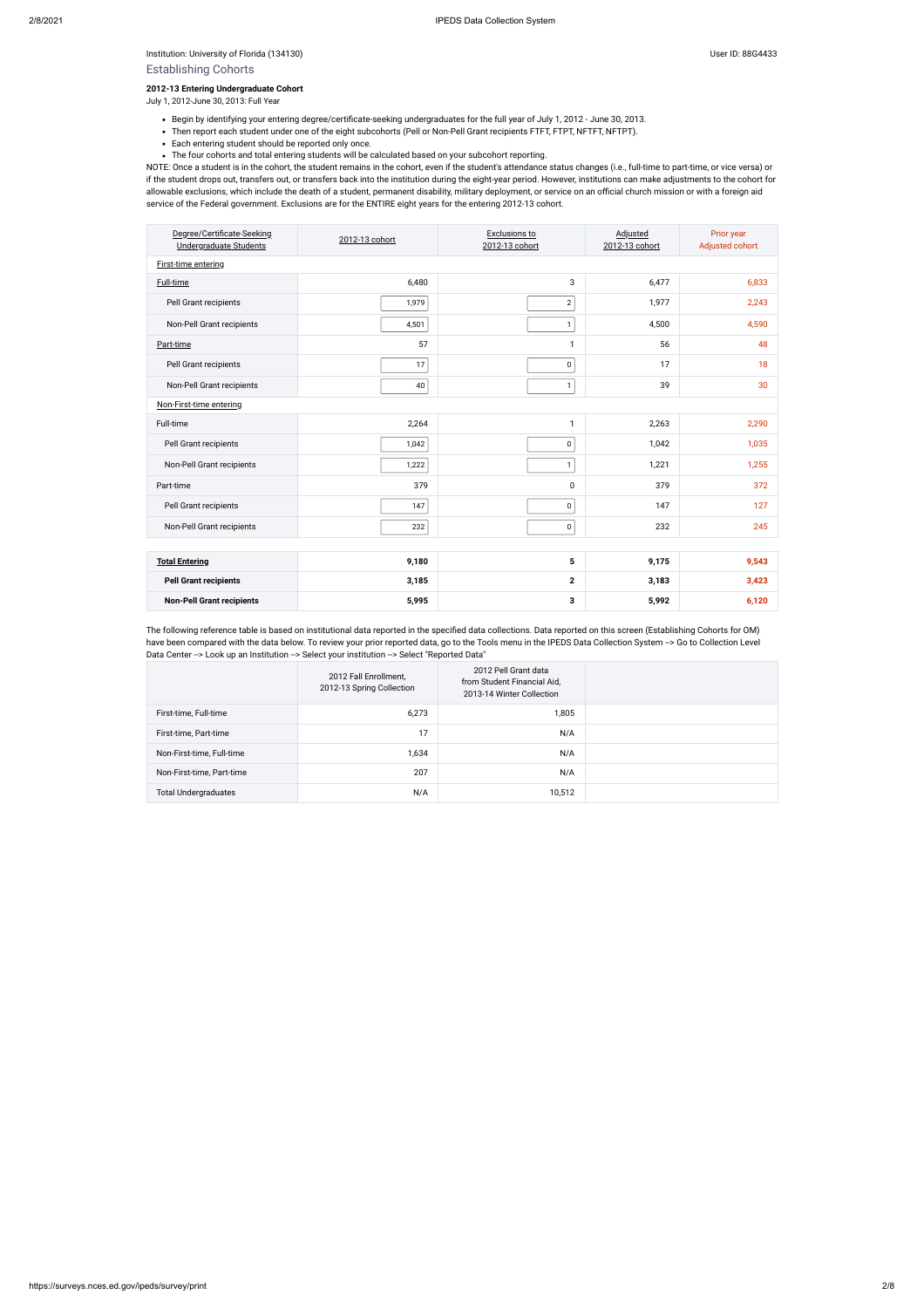### Institution: University of Florida (134130) Controlled to the USB of Australian User ID: 88G4433

# Award Status at Four Years

### **Award Status at Four Years After Entry 2012-13 Entering Undergraduate Cohort**

### (July 1, 2012-June 30, 2013: Full Year)

Directions: From the adjusted 2012-13 cohort, report the number of students who earned an award at four years after entry for each subcohort. Report the highest award earned for each degree/certificate-seeking student for the four-year status point (August 31, 2016) even if a student earns multiple awards.

| <b>Undergraduate Students</b> |                                  | Adjusted<br>2012-13 cohort |              | Number of students conferred an award<br>by your institution<br>(Highest Award by August 31, 2016) |            | Total number of<br>adjusted cohort<br>that received an award | Percent of adjusted<br>cohort that received<br>an award from your |  |
|-------------------------------|----------------------------------|----------------------------|--------------|----------------------------------------------------------------------------------------------------|------------|--------------------------------------------------------------|-------------------------------------------------------------------|--|
|                               |                                  |                            | Certificates | Associate's                                                                                        | Bachelor's | from your institution                                        | institution                                                       |  |
| First-time entering           |                                  |                            |              |                                                                                                    |            |                                                              |                                                                   |  |
| Full-time                     |                                  | 6,477                      | 0            | 28                                                                                                 | 4,340      | 4,368                                                        | 67                                                                |  |
| Pell Grant recipients         |                                  | 1,977                      | $\pmb{0}$    | 14                                                                                                 | 1,258      | 1,272                                                        | 64                                                                |  |
|                               | Non-Pell Grant recipients        | 4,500                      | $\pmb{0}$    | 14                                                                                                 | 3,082      | 3,096                                                        | 69                                                                |  |
| Part-time                     |                                  | 56                         | 0            | 1                                                                                                  | 13         | 14                                                           | 25                                                                |  |
| Pell Grant recipients         |                                  | 17                         | $\pmb{0}$    | $\pmb{0}$                                                                                          | 4          | 4                                                            | 24                                                                |  |
|                               | Non-Pell Grant recipients        | 39                         | $\pmb{0}$    | $\mathbf{1}$                                                                                       | 9          | 10                                                           | 26                                                                |  |
| Non-First-time entering       |                                  |                            |              |                                                                                                    |            |                                                              |                                                                   |  |
| Full-time                     |                                  | 2,263                      | 0            | $\mathbf 0$                                                                                        | 1,918      | 1,918                                                        | 85                                                                |  |
| Pell Grant recipients         |                                  | 1,042                      | $\pmb{0}$    | $\pmb{0}$                                                                                          | 850        | 850                                                          | 82                                                                |  |
|                               | Non-Pell Grant recipients        | 1,221                      | $\pmb{0}$    | 0                                                                                                  | 1,068      | 1,068                                                        | 87                                                                |  |
| Part-time                     |                                  | 379                        | 0            | 0                                                                                                  | 221        | 221                                                          | 58                                                                |  |
| Pell Grant recipients         |                                  | 147                        | $\pmb{0}$    | $\mathsf 0$                                                                                        | 87         | 87                                                           | 59                                                                |  |
|                               | Non-Pell Grant recipients        | 232                        | 0            | $\boldsymbol{0}$                                                                                   | 134        | 134                                                          | 58                                                                |  |
|                               |                                  |                            |              |                                                                                                    |            |                                                              |                                                                   |  |
| <b>Total Entering</b>         |                                  | 9,175                      | 0            | 29                                                                                                 | 6,492      | 6,521                                                        | 71                                                                |  |
|                               | <b>Pell Grant recipients</b>     | 3,183                      | 0            | 14                                                                                                 | 2,199      | 2,213                                                        | 70                                                                |  |
|                               | <b>Non-Pell Grant recipients</b> | 5,992                      | 0            | 15                                                                                                 | 4,293      | 4,308                                                        | 72                                                                |  |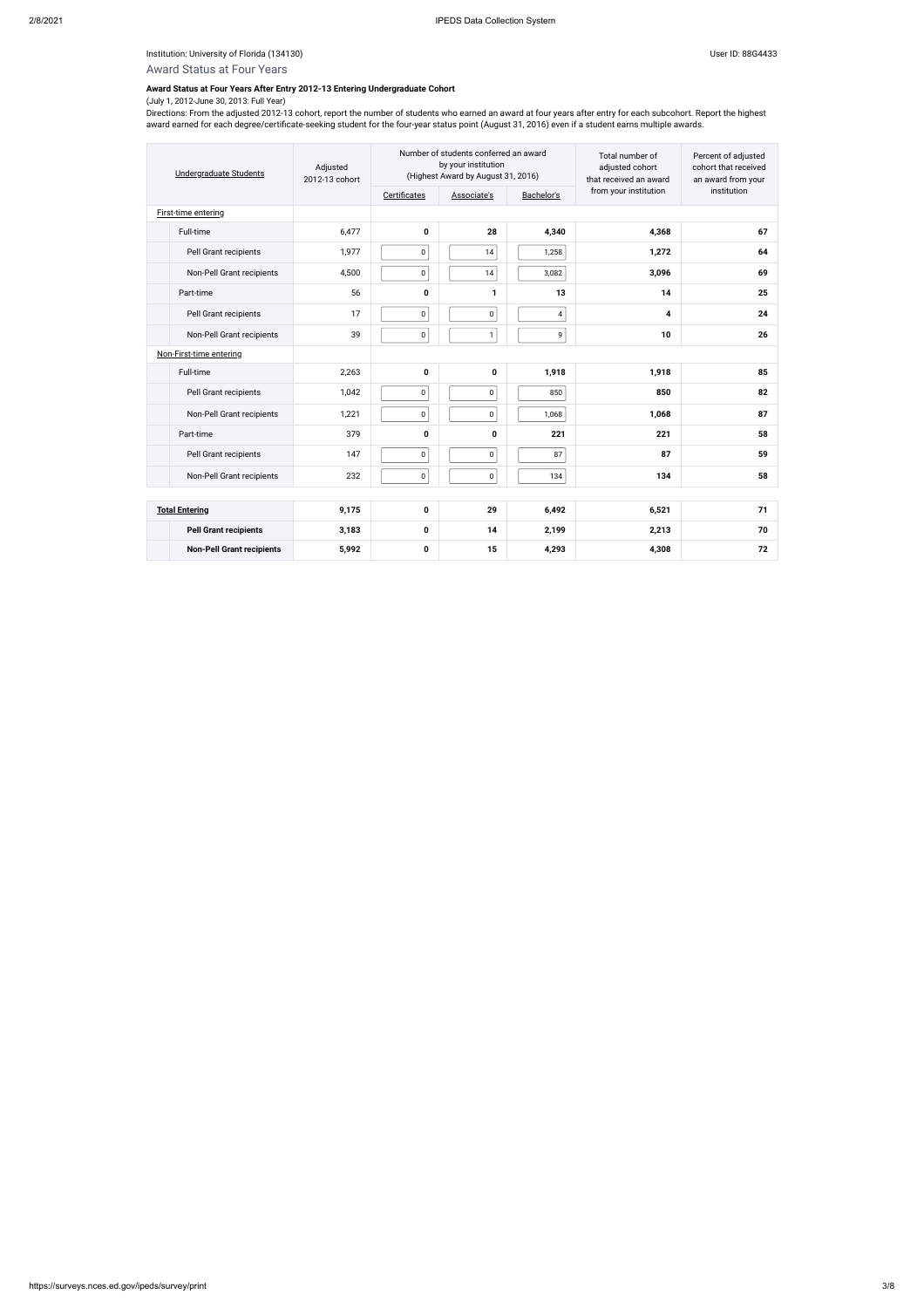### Institution: University of Florida (134130) Controlled to the USB of Australian User ID: 88G4433

# Award Status at Six Years

### **Award Status at Six Years After Entry 2012-13 Entering Undergraduate Cohort**

### (July 1, 2012-June 30, 2013: Full Year)

Directions: From the adjusted 2012-13 cohort, report the number of students who earned an award at six years after entry for each subcohort. Report the highest award earned for each degree/certificate-seeking student for the six-year status point (August 31, 2018) even if a student earns multiple awards.

| <b>Undergraduate Students</b> |                                  | Number of students conferred an award<br>by your institution<br><b>Adjusted</b><br>(Highest Award through August 31, 2018)<br>2012-13<br>cohort |                     |              |                          | <b>Total number of</b><br>adjusted cohort<br>that received an<br>award | Percent of<br>adjusted<br>cohort that<br>received<br>an award from |  |
|-------------------------------|----------------------------------|-------------------------------------------------------------------------------------------------------------------------------------------------|---------------------|--------------|--------------------------|------------------------------------------------------------------------|--------------------------------------------------------------------|--|
|                               |                                  |                                                                                                                                                 | <b>Certificates</b> | Associate's  | <b>Bachelor's</b>        | from your institution                                                  | your<br>institution                                                |  |
|                               | First-time entering              |                                                                                                                                                 |                     |              |                          |                                                                        |                                                                    |  |
|                               | Full-time                        | 6,477                                                                                                                                           | 0                   | 28           | 5,702                    | 5,730                                                                  | 88                                                                 |  |
|                               | Pell Grant recipients            | 1,977                                                                                                                                           | $\pmb{0}$           | 14           | 1,693                    | 1,707                                                                  | 86                                                                 |  |
|                               | Non-Pell Grant recipients        | 4,500                                                                                                                                           | $\pmb{0}$           | $14$         | 4,009                    | 4,023                                                                  | 89                                                                 |  |
|                               | Part-time                        | 56                                                                                                                                              | 0                   | 1            | 31                       | 32                                                                     | 57                                                                 |  |
|                               | Pell Grant recipients            | 17                                                                                                                                              | $\mathsf 0$         | $\mathbf 0$  | $\overline{\mathcal{I}}$ | $\overline{7}$                                                         | 41                                                                 |  |
|                               | Non-Pell Grant recipients        | 39                                                                                                                                              | $\pmb{0}$           | $\mathbf{1}$ | 24                       | 25                                                                     | 64                                                                 |  |
|                               | Non-First-time entering          |                                                                                                                                                 |                     |              |                          |                                                                        |                                                                    |  |
|                               | Full-time                        | 2,263                                                                                                                                           | 0                   | 0            | 1,970                    | 1,970                                                                  | 87                                                                 |  |
|                               | Pell Grant recipients            | 1,042                                                                                                                                           | $\mathsf 0$         | 0            | 879                      | 879                                                                    | 84                                                                 |  |
|                               | Non-Pell Grant recipients        | 1,221                                                                                                                                           | 0                   | 0            | 1,091                    | 1,091                                                                  | 89                                                                 |  |
|                               | Part-time                        | 379                                                                                                                                             | 0                   | $\mathbf 0$  | 244                      | 244                                                                    | 64                                                                 |  |
|                               | Pell Grant recipients            | 147                                                                                                                                             | $\mathsf 0$         | $\mathbf 0$  | 97                       | 97                                                                     | 66                                                                 |  |
|                               | Non-Pell Grant recipients        | 232                                                                                                                                             | $\pmb{0}$           | 0            | 147                      | 147                                                                    | 63                                                                 |  |
|                               |                                  |                                                                                                                                                 |                     |              |                          |                                                                        |                                                                    |  |
|                               | <b>Total Entering</b>            | 9,175                                                                                                                                           | 0                   | 29           | 7,947                    | 7,976                                                                  | 87                                                                 |  |
|                               | <b>Pell Grant recipients</b>     | 3,183                                                                                                                                           | 0                   | 14           | 2,676                    | 2,690                                                                  | 85                                                                 |  |
|                               | <b>Non-Pell Grant recipients</b> | 5,992                                                                                                                                           | 0                   | 15           | 5,271                    | 5,286                                                                  | 88                                                                 |  |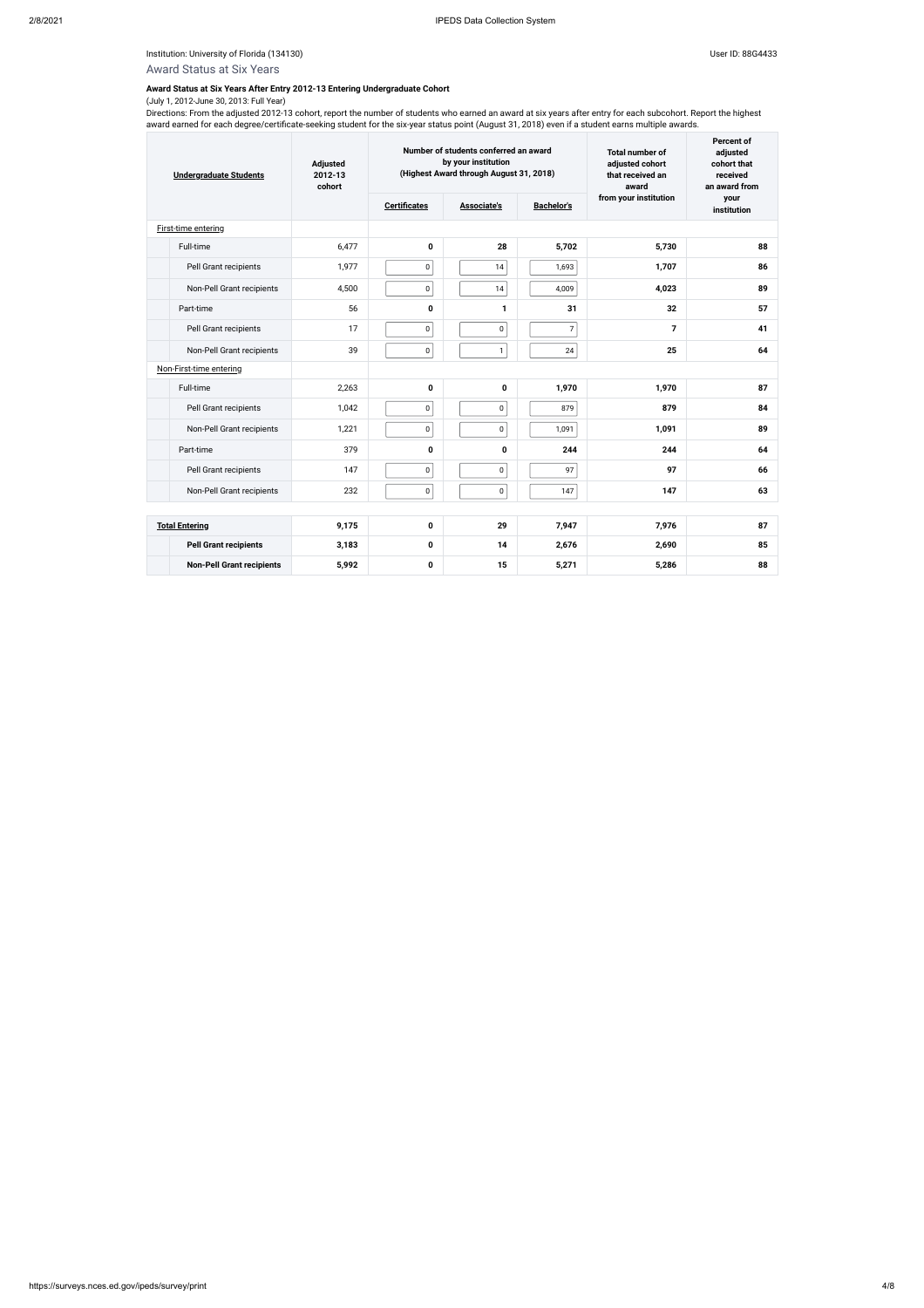### Institution: University of Florida (134130) Controlled to the USB of Australian User ID: 88G4433

# Award and Enrollment Status at Eight Years

#### **Award and Enrollment Status at Eight Years After Entry: 2012-13 Entering Undergraduate Cohort**

(July 1, 2012-June 30, 2013: Full Year)

- From the adjusted 2012-13 cohort, report the number of students who earned an award at eight years after entry for each subcohort.
- Report the highest award earned for each degree/certificate-seeking student for the eight-year status point (August 31, 2020) even if a student earns multiple awards.
- For students who did not receive an award from your institution, first report the number of students who are still enrolled at your institution, and then report the number of students who had enrolled at a eight-year period.

You may use the box below to provide additional context for the data you have reported above. Context notes will be posted on the College Navigator website. Therefore, you should write all context notext notes (e.g., complete sentences with punctuation) and common language that can be easily understood by students and parents (e.g., spell out acronyms).

|                                  |                                               | Award Status at Eight Years After Entry                                                              |              |                |                                                                                      |                                                                                |                                                                                                 |                                                                                                               | Enrollment Status at Eight Years After                                                      |                                                                                    |                                                        |  |
|----------------------------------|-----------------------------------------------|------------------------------------------------------------------------------------------------------|--------------|----------------|--------------------------------------------------------------------------------------|--------------------------------------------------------------------------------|-------------------------------------------------------------------------------------------------|---------------------------------------------------------------------------------------------------------------|---------------------------------------------------------------------------------------------|------------------------------------------------------------------------------------|--------------------------------------------------------|--|
| Undergraduate Students           | Adjusted<br>2012-13<br>cohort<br>Certificates | Number of students conferred an award by your<br>institution<br>(From Entry through August 31, 2020) |              |                | Total<br>number                                                                      | Percent<br>of                                                                  | <b>Prior Year</b><br>Total<br>number                                                            | Number of students who did not receive an award from y<br>institution<br>(From entry through August 31, 2020) |                                                                                             |                                                                                    |                                                        |  |
|                                  |                                               |                                                                                                      | Associate's  | Bachelor's     | of<br>adjusted<br>cohort<br>that<br>received<br>an award<br>from your<br>institution | adjusted<br>cohort<br>that<br>received<br>an award<br>from your<br>institution | $\mathsf{of}$<br>adjusted<br>cohort<br>that<br>received<br>an award<br>from your<br>institution | Number still<br>enrolled at<br>your<br>institution                                                            | Number who<br>enrolled at<br>another<br>institution<br>after leaving<br>your<br>institution | Number of<br>students<br>whose<br>subsequent<br>enrollment<br>status is<br>unknown | To<br>nun<br>who<br>n<br>rec<br>an a<br>from<br>instit |  |
| <b>First-time entering</b>       |                                               |                                                                                                      |              |                |                                                                                      |                                                                                |                                                                                                 |                                                                                                               |                                                                                             |                                                                                    |                                                        |  |
| Full-time                        | 6,477                                         | 0                                                                                                    | 28           | 5,767          | 5,795                                                                                | 89                                                                             | 6,064                                                                                           | 18                                                                                                            | 457                                                                                         | 207                                                                                |                                                        |  |
| Pell Grant recipients            | 1,977                                         | $\mathsf 0$                                                                                          | 14           | 1,720          | 1,734                                                                                | 88                                                                             | 1,913                                                                                           | 10 <sup>°</sup>                                                                                               | 153                                                                                         | 80                                                                                 |                                                        |  |
| Non-Pell Grant recipients        | 4,500                                         | $\mathbf 0$                                                                                          | 14           | 4,047          | 4,061                                                                                | 90                                                                             | 4,151                                                                                           | 8 <sup>1</sup>                                                                                                | 304                                                                                         | 127                                                                                |                                                        |  |
| Part-time                        | 56                                            | 0                                                                                                    | $\mathbf{1}$ | 32             | 33                                                                                   | 59                                                                             | 23                                                                                              | $\mathbf 0$                                                                                                   | 21                                                                                          | $\overline{2}$                                                                     |                                                        |  |
| Pell Grant recipients            | 17                                            | $\mathbf 0$                                                                                          | $\pmb{0}$    | $\overline{7}$ | $\overline{7}$                                                                       | 41                                                                             | $\overline{7}$                                                                                  | $\mathbf 0$                                                                                                   | 9                                                                                           | $\mathbf{1}$                                                                       |                                                        |  |
| Non-Pell Grant recipients        | 39                                            | $\mathbf 0$                                                                                          | $\mathbf{1}$ | 25             | 26                                                                                   | 67                                                                             | 16                                                                                              | 0                                                                                                             | 12                                                                                          | $\mathbf{1}$                                                                       |                                                        |  |
| Non-First-time entering          |                                               |                                                                                                      |              |                |                                                                                      |                                                                                |                                                                                                 |                                                                                                               |                                                                                             |                                                                                    |                                                        |  |
| Full-time                        | 2,263                                         | 0                                                                                                    | 0            | 1,981          | 1,981                                                                                | 88                                                                             | 2,007                                                                                           | $\overline{2}$                                                                                                | 159                                                                                         | 121                                                                                |                                                        |  |
| Pell Grant recipients            | 1,042                                         | $\mathbf 0$                                                                                          | $\mathbf 0$  | 884            | 884                                                                                  | 85                                                                             | 897                                                                                             | 2                                                                                                             | 80                                                                                          | 76                                                                                 |                                                        |  |
| Non-Pell Grant recipients        | 1,221                                         | $\mathbf 0$                                                                                          | $\pmb{0}$    | 1,097          | 1,097                                                                                | 90                                                                             | 1,110                                                                                           | $\overline{0}$                                                                                                | 79                                                                                          | 45                                                                                 |                                                        |  |
| Part-time                        | 379                                           | 0                                                                                                    | $\mathbf 0$  | 250            | 250                                                                                  | 66                                                                             | 258                                                                                             | 3                                                                                                             | 75                                                                                          | 51                                                                                 |                                                        |  |
| Pell Grant recipients            | 147                                           | $\mathbf 0$                                                                                          | $\pmb{0}$    | 99             | 99                                                                                   | 67                                                                             | 96                                                                                              | $\overline{2}$                                                                                                | 33                                                                                          | 13                                                                                 |                                                        |  |
| Non-Pell Grant recipients        | 232                                           | $\mathbf 0$                                                                                          | $\mathbf 0$  | 151            | 151                                                                                  | 65                                                                             | 162                                                                                             | $\mathbf{1}$                                                                                                  | 42                                                                                          | 38                                                                                 |                                                        |  |
|                                  |                                               |                                                                                                      |              |                |                                                                                      |                                                                                |                                                                                                 |                                                                                                               |                                                                                             |                                                                                    |                                                        |  |
| <b>Total Entering</b>            | 9,175                                         | 0                                                                                                    | 29           | 8,030          | 8,059                                                                                | 88                                                                             | 8,352                                                                                           | 23                                                                                                            | 712                                                                                         | 381                                                                                |                                                        |  |
| <b>Pell Grant recipients</b>     | 3,183                                         | 0                                                                                                    | 14           | 2,710          | 2,724                                                                                | 86                                                                             | 2,913                                                                                           | 14                                                                                                            | 275                                                                                         | 170                                                                                |                                                        |  |
| <b>Non-Pell Grant recipients</b> | 5,992                                         | 0                                                                                                    | 15           | 5,320          | 5,335                                                                                | 89                                                                             | 5,439                                                                                           | 9                                                                                                             | 437                                                                                         | 211                                                                                |                                                        |  |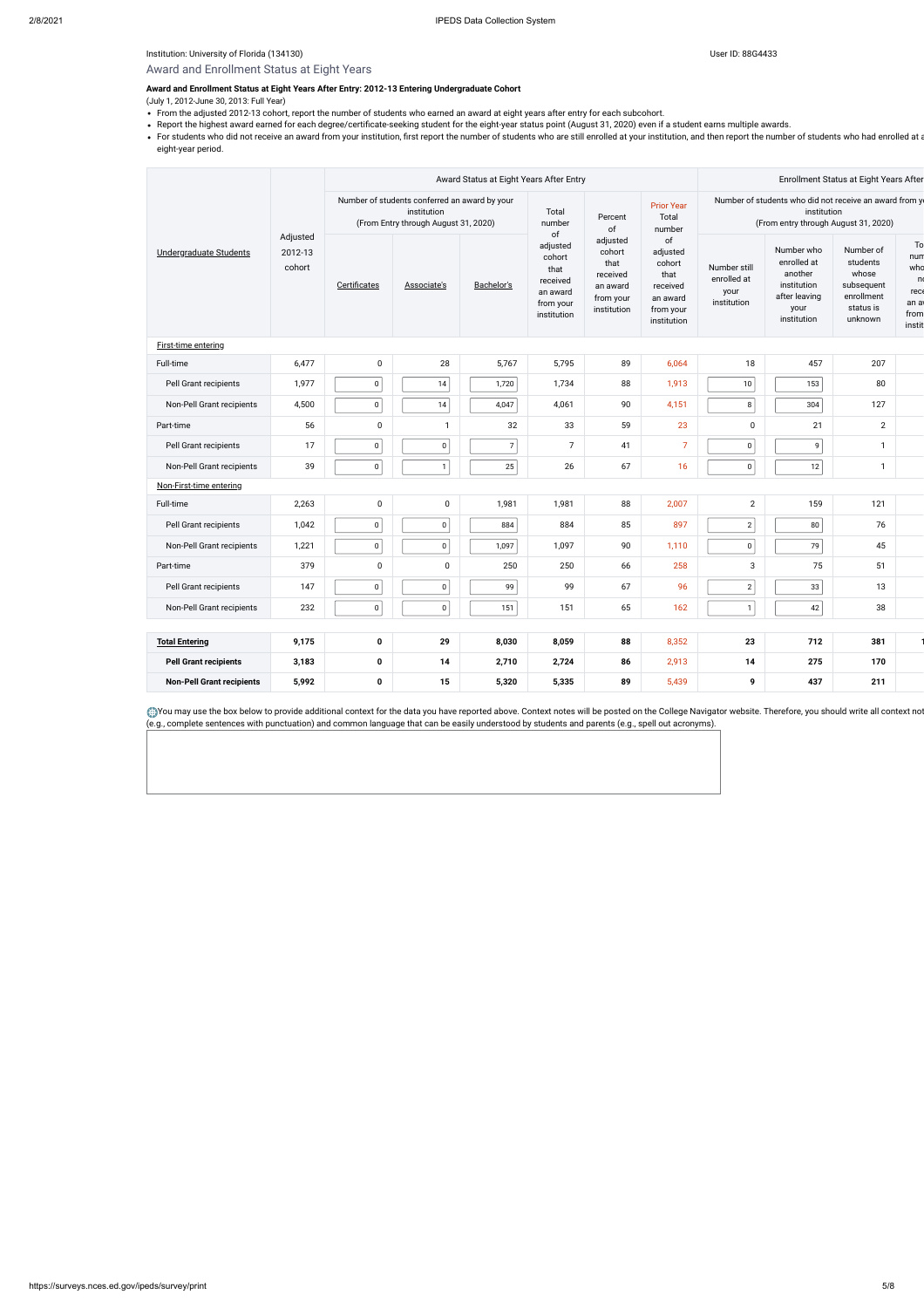Institution: University of Florida (134130) Superintendial and Superintendial User ID: 88G4433

Prepared by

#### **Prepared by**

Reporting Reminders:

- . The name of the preparer is being collected so that we can follow up with the appropriate person in the event that there are questions concerning the data.
- The Keyholder will be copied on all email correspondence to other preparers.
- The time it took to prepare this component is being collected so that we can continue to improve our estimate of the reporting burden associated with IPEDS.
- Please include in your estimate the time it took for you to review instructions, query and search data sources, complete and review the component, and submit the data through the Data Collection System.
- Thank you for your assistance.

| This survey component was prepared by: |                        |  |                                 |                |                   |  |  |
|----------------------------------------|------------------------|--|---------------------------------|----------------|-------------------|--|--|
| C                                      | Keyholder              |  | <b>SFA Contact</b>              |                | <b>HR Contact</b> |  |  |
| C                                      | <b>Finance Contact</b> |  | <b>Academic Library Contact</b> | $\circledcirc$ | Other             |  |  |
| Name:                                  | Noelle Mecoli          |  |                                 |                |                   |  |  |
| Email:                                 |                        |  |                                 |                |                   |  |  |

How many staff from your institution only were involved in the data collection and reporting process of this survey component?

4.00 Number of Staff (including yourself)

How many hours did you and others from your institution only spend on each of the steps below when responding to this survey component? Exclude the hours spent collecting data for state and other reporting purposes. Entering Data Revising and Locking Data

| Staff member  | <b>Collecting Data Needed</b> | Revising Data to Match<br><b>IPEDS Requirements</b> | <b>Entering Data</b> | Revising and Locking Data |  |
|---------------|-------------------------------|-----------------------------------------------------|----------------------|---------------------------|--|
| Your office   | 8.00<br>hours                 | 2.00<br>hours                                       | 2.00<br>hours        | hours                     |  |
| Other offices | 1.00<br>hours                 | hours                                               | hours                | hours                     |  |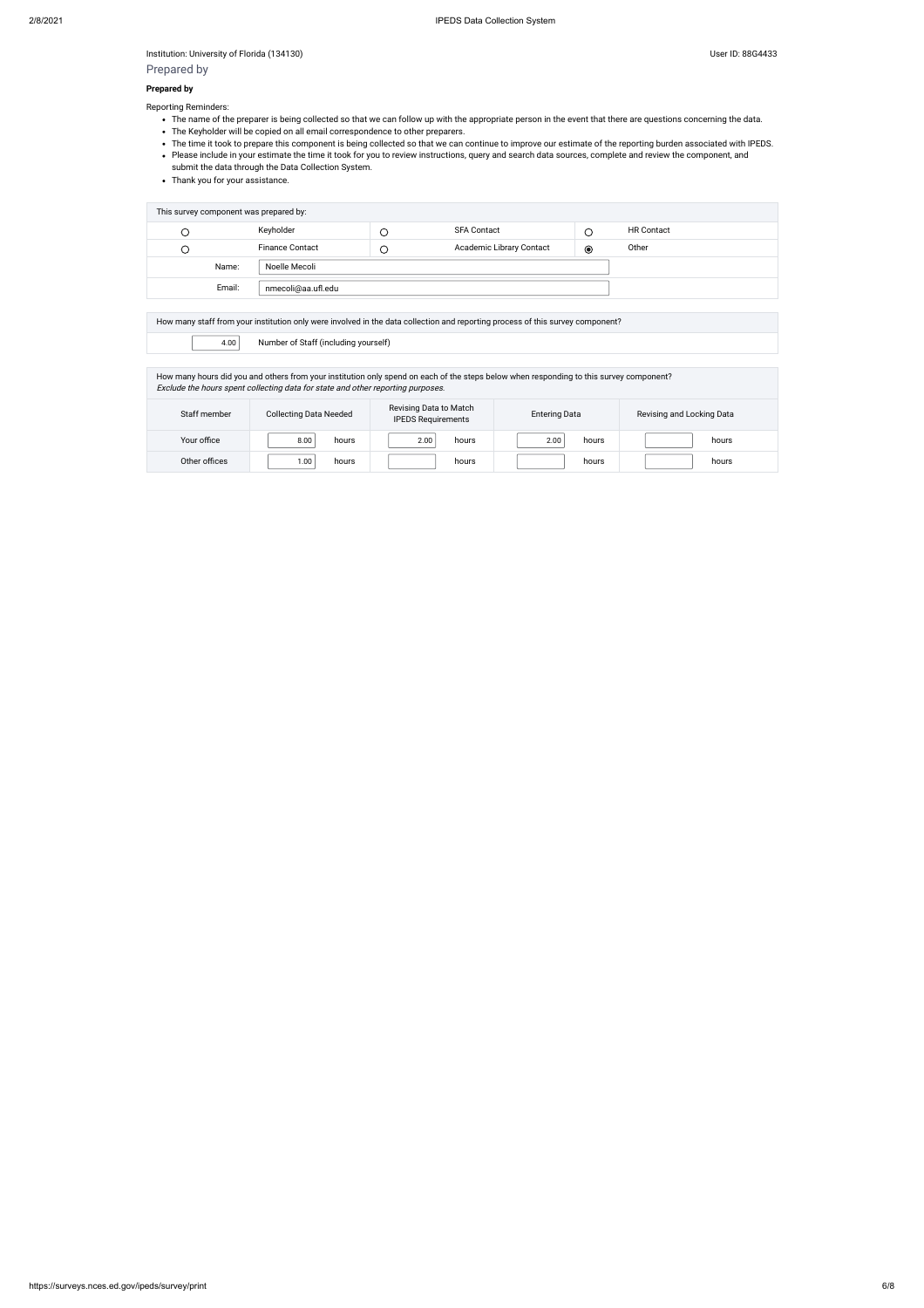Institution: University of Florida (134130) Superintendial and Superintendial User ID: 88G4433

# Summary

#### **Outcome Measures Component Summary**

Please review your data for accuracy. If you have questions about the data displayed below after reviewing the data reported on the survey screens, please contact the IPEDS Help Desk at: 1-877-225-2568 or [ipedshelp@rti.org.](mailto:ipedshelp@rti.org)

IPEDS collects important information regarding your institution. All data reported in IPEDS survey components become available in the IPEDS Data Center and appear as aggregated data in various Department of Education reports. Additionally, some of the reported data appears specifically for your institution through the College Navigator website and is included in your institution's Data Feedback Report (DFR). The purpose of this summary is to provide you an opportunity to view some of the data that, when accepted through the IPEDS quality control process, will appear on the College Navigator website and/or your DFR. College Navigator is updated approximately three months after the data collection period closes and Data Feedback Reports will be available through the Data [Center](https://nces.ed.gov/ipeds/use-the-data) and sent to your institution's CEO in November 2020.

| Cohort                    | 4-year<br><b>Award Rate</b> | 6-year<br><b>Award Rate</b> | 8-year<br><b>Award Rate</b> | Still enrolled<br>at your institution<br>after 8 years | Did not receive an<br>award and subsequently<br>enrolled at another<br>institution |
|---------------------------|-----------------------------|-----------------------------|-----------------------------|--------------------------------------------------------|------------------------------------------------------------------------------------|
| First-time entering       |                             |                             |                             |                                                        |                                                                                    |
| Full-time                 | 67%                         | 88%                         | 89%                         | 0%                                                     | 7%                                                                                 |
| Pell Grant recipients     | 64%                         | 86%                         | 88%                         | 1%                                                     | $8\%$                                                                              |
| Non-Pell Grant recipients | 69%                         | 89%                         | 90%                         | 0%                                                     | 7%                                                                                 |
| Part-time                 | 25%                         | 57%                         | 59%                         | 0%                                                     | 38%                                                                                |
| Pell Grant recipients     | 24%                         | 41%                         | 41%                         | 0%                                                     | 53%                                                                                |
| Non-Pell Grant recipients | 26%                         | 64%                         | 67%                         | 0%                                                     | 31%                                                                                |
| Non-First-time entering   |                             |                             |                             |                                                        |                                                                                    |
| Full-time                 | 85%                         | 87%                         | 88%                         | 0%                                                     | 7%                                                                                 |
| Pell Grant recipients     | 82%                         | 84%                         | 85%                         | 0%                                                     | $8%$                                                                               |
| Non-Pell Grant recipients | 87%                         | 89%                         | 90%                         | 0%                                                     | 6%                                                                                 |
| Part-time                 | 58%                         | 64%                         | 66%                         | 1%                                                     | 20%                                                                                |
| Pell Grant recipients     | 59%                         | 66%                         | 67%                         | 1%                                                     | 22%                                                                                |
| Non-Pell Grant recipients | 58%                         | 63%                         | 65%                         | 0%                                                     | 18%                                                                                |
|                           |                             |                             |                             |                                                        |                                                                                    |
| <b>Total Entering</b>     | 71%                         | 87%                         | 88%                         | 0%                                                     | 8%                                                                                 |
| Pell Grant recipients     | 70%                         | 85%                         | 86%                         | 0%                                                     | 9%                                                                                 |
| Non-Pell Grant recipients | 72%                         | 88%                         | 89%                         | 0%                                                     | 7%                                                                                 |